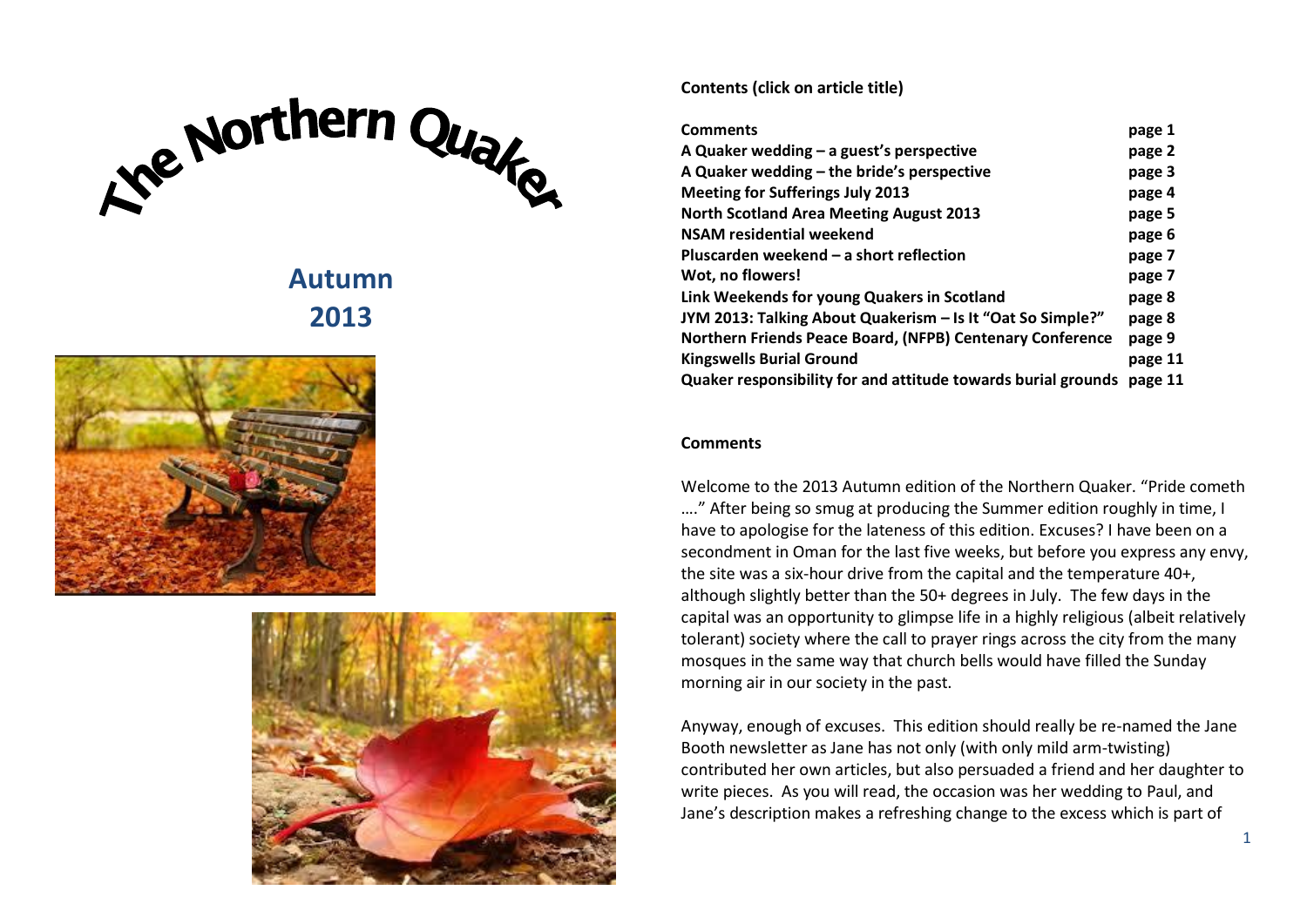most weddings: making one's own cake is not unheard of, but how many brides cycle 20 miles to their wedding?

IT problems have meant only a part of Eleanor Fairclough's report on Pluscarden has been received, so apologies to Eleanor and the readers. However I have commissioned pieces from the two guest speakers at Pluscarden which will appear in the next edition.

Speaking of which; to avoid arm twisting, emotional blackmail, or tears (mine) so please don't be afraid to send contributions in any form to myself: Harry Horsley, 11 Cottown of Balgownie, Aberdeen AB23 8JQ Tel. 01224 706989 harry.horsley@uk.bp.com or harrydhorsley@gmail.com

### **Announcements**

### **Offer of service forms**

### Dear Friends

The Area Nominations Committee needs your offer of service forms! If we want a vibrant and supportive Area Meeting, we need to know about Members and Attenders who are prepared to help build up the work of Friends in North Scotland

Offer of service forms are available at your Local Meeting

Send your form to Carel Goodheir, his address is on the form We look forward to hearing from you

David James Convener Nominations Committee

### **Residential General Meeting for Scotland**

Residential General Meeting will be held in Aberdeen on November  $16^{th}/17^{th}$ and will focus on social and economic issues. Our speakers will be Val Brown of Christian Aid, who will talk about their Tax Justice Campaign, and Suzanne Ismael of QPSW's Economic Justice Group. More information and booking forms will be available at the end of September. Bronwen, GM Administrator, Scotland

# <span id="page-1-0"></span>**A Quaker wedding - a guest's perspective [\(back to contents\)](#page-0-0)**

An invitation to a wedding of an old friend is always special. I have known Jane since 1972 and was honoured to be included in their special day. I had never been to any Quaker Meeting before and Jane very sensibly sent me a link to a website that outlined the different elements of the ceremony. I can recommend this to anyone who knows there will be people coming who have no prior experience. The registering officer took time at the start to ensure we all understood, but I appreciated being able to enter the meeting informed and my mind ready to be quiet and respectful.

The marriage ceremony was a special and emotional experience. All the guests signing the certificate was a way of showing our love and support for a special couple. I had told myself I wouldn't speak in the silence. I sat thinking my own thoughts of what statement I might make; everything I wished for their future and those who are most involved in their daily lives. Much to my own surprise I found myself standing up and having the courage to speak that consolidation of my love and hopes for them and their family. How generous afterwards to have the reassurance from Peter McCaffery that my words had been appropriate and fitting for the Quaker way. This moving ceremony was all part of a welcomed day where I was made to feel a valued contributor of a chance for two people to show everyone their commitment to each other.

<span id="page-1-1"></span>Ruth Collin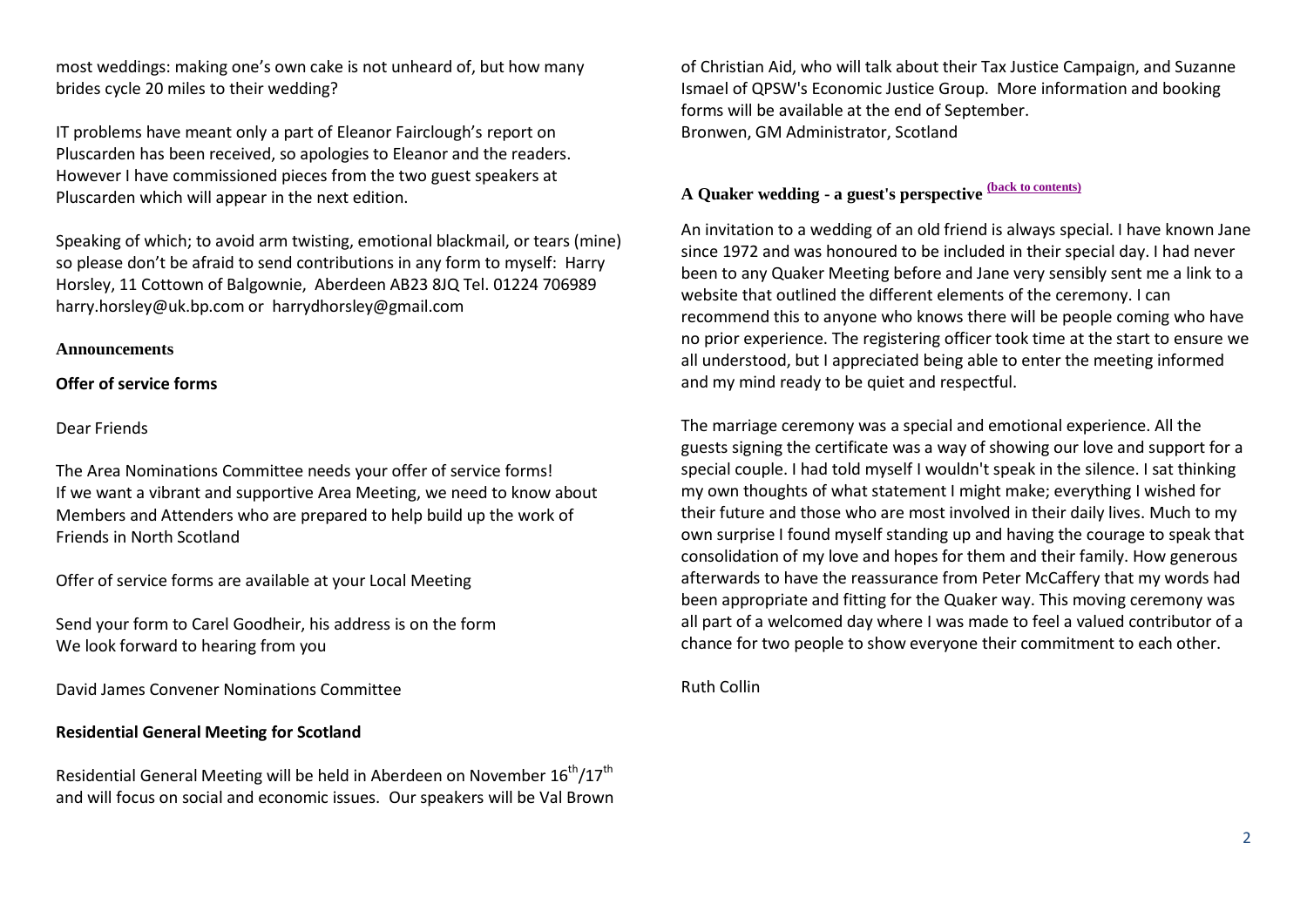# **A Quaker wedding [\(back to contents\)](#page-0-0)**

It was a driech day when I set off towards Aberdeen, perhaps not the sort of weather a bride hopes for on her wedding day, but since I had decided to cycle the 25 miles to the meeting house I was just glad that it was not too windy. Pedalling in gave me plenty of time to reflect, and to rehearse the marriage declaration I had memorised.

The decision to get married had followed the decision to move into a new home together. I had strongly wanted it to be a Quaker wedding because I am a Quaker and being a Quaker informs my life every day. It seemed only natural for me to look to the meeting for their support. The simplicity of Quaker weddings also appealed to me. I had not wanted the big white dress or a lot of fuss (and expense) the first time I got married, which took place before my involvement with Quakers. Before the area meeting could consent however, it was suggested that Paul and I went to a Meeting for Clearness to ascertain whether this was the right course for us to take. Like the visits prior to membership, it is difficult not to think of a meeting for clearness for marriage as some sort of test, so we approached it with some trepidation. I had been divorced, and Paul, though 'well kennt' by Pluscarden regulars, is not a Quaker. Did we fully appreciate the Quaker understanding of marriage? What if they said no? Quakers believe in the spirit behind the words of George Fox , who said that 'marriage is the Lord's work, and we are but witnesses'. As someone who is somewhat agnostic but with a sense of the numinous, I have to do a lot of translation in my head to make sense of religious language and I sometimes worry that my faith in any divine presence is rather vague. The least religiously-worded of the marriage declarations calls on 'divine assistance', and I had to be sure we were both comfortable with that. In the event, we found the meeting to be a very joyful and positive experience and felt particularly blessed that Juli and Dave had travelled from all the way from Forres to be there.

A Quaker wedding may be simple, but the Quaker paperwork is not! There are a couple of forms to fill in for a non-Quaker marriage. Quakers not only have to fill in these forms, but also Forms A and B and/or C, Form D if you live in

England or Wales, and Form E. I think there is even a Form F. Peter guided us through these with minimum pain and frustration. Paperwork done, we set a date and handed out leaflets (which I also studied carefully, never having been to a Quaker wedding myself) to our guests. I had the unusual experience of being asked what to wear, but sought advice myself on Quaker bridal attire. Friends lent me dresses and I finally decided on one shortly before the day with the help of my daughters. The vegan wedding cake was a real communal effort, baked by Dawn (who I had met via freegle), fondant icing wrangled onto it by Paul and I, and beautifully decorated by my friend Ruth (who had arrived the night before, probably not expecting to play such an important part in the last-minute chaos). Ellie and Gillean had made the groom, complete with kilt and mattock, out of clay for the top of the cake. I had relearned how to make origami cranes on the Peace Pilgrimage, and my daughters had made about 100 for the buffet table.

I arrived early, in good time to have a shower, rush off to buy blotting paper (I was determined to use a fountain pen for the certificate rather than a biro call it my bridezilla moment) and get changed. The meeting started with an explanation from Peter about Quaker weddings and then we settled into the silence. We had decided that I should stand and speak first, so I listened and waited for the right moment. A ray of sunlight broke through the clouds and shone through the window. I stood up. Although I had memorised the words, I half-read them from the certificate in front of me as I didn't trust myself not to say something daft, such as taking Paul to be my wife and promising to be unto him a faithful and loving husband (or launching into the Brownie Guide promise, which had been ambushing my rehearsals on the bike). The presence of Ffriends and family, the collective silence and the words offered are precious to us both.

Of course things went wrong, from bringing the wrong pair of tights (laddered, but I think everyone was too astonished by my red shoes to notice), forgetting to bring the salads from the fridge, to the hire car company losing our booking to take guests back to the house. Nothing critical though, and we were overwhelmed by everyone's kindness and generosity in making the day so special.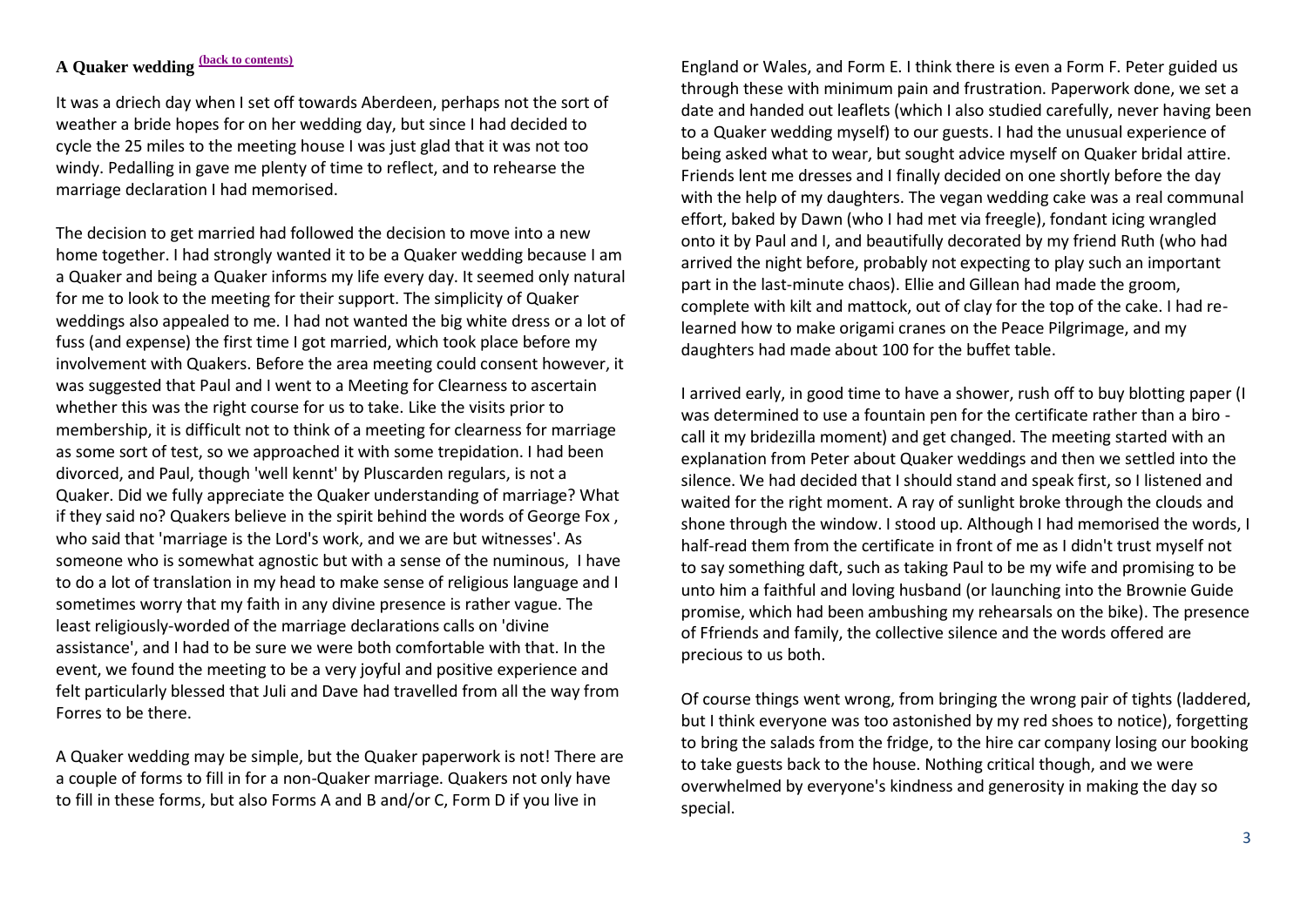The sunlight which was breaking through while we were in the meeting house eventually prevailed and the afternoon weather was nicer than we could have hoped. We were able to spend our wedding night in a tent in the garden.



Jane Booth, Banchory/Aberdeen meetings



### <span id="page-3-0"></span>**Meeting for Sufferings 6 th July 2013 [\(back to contents\)](#page-0-0)**

Recent government reforms of the welfare system in our own country, including cuts in benefits to some of the most vulnerable in society, have focused minds. This report of the meeting in London on 6 July centres on two main items of business related to economic justice and equality.

In the first, the meeting was asked to consider a World Council of Churches paper with the title *Economy of Life: Justice and Peace for All*, brought to it by the Quaker Committee for Christian and Interfaith Relations (QCCIR). The meeting wholeheartedly welcomed this paper, which is a call to action resulting from six years of consultations and studies linking poverty, wealth and ecology. It calls for a process

envisioned as a flourishing space where churches can learn from each other and from other faith traditions and social movements about how a transformative spirituality can counter and resist life-destroying values and overcome complicity in the economy of greed.

It was encouraging to see the meeting able to engage with others in what is clearly a shared concern, overriding theological differences.

The other main agenda item, 'Government cuts: welfare reform', follows on from work done in the last two years and especially from minutes received from area meetings. Area meeting concerns include: the injustice of cuts that disproportionately fall on the most disadvantaged members of our society, in the face of growing inequality (and while for example the government maintains a commitment to the Trident nuclear weapons programme); abusive language about unemployed people, and misrepresenting facts; and the need for a Quaker public statement.

Quaker Peace and Social Witness (QPSW) have prepared some helpful notes with the title 'Government Cuts: Welfare Reform – what Friends can do'. BYM staff have also prepared a survey, which can be completed by any Friend, and which Jane Booth (Palmer) has circulated to local meetings. It is hoped this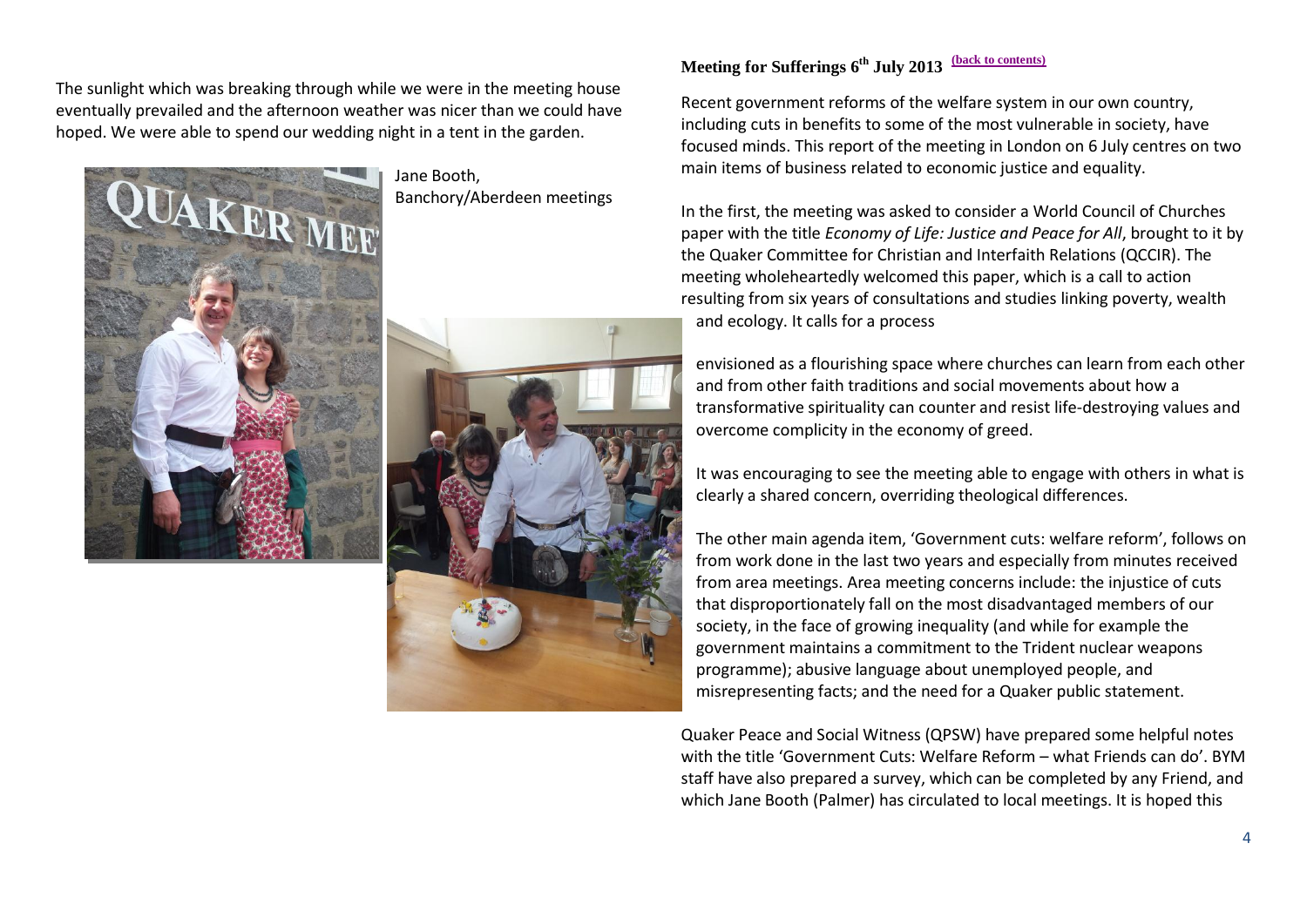survey will gather useful information about the concerns that Friends are identifying and acting on locally. This will in turn help staff to advise Friends and meetings, including Meeting for Sufferings. Please ask if you would like a copy; it can also be completed online at http://www.surveymonkey.com/s/qwelfare

The Economics, Sustainability and Peace Group (ESP, the committee of Friends that oversees QPSW's work on economic justice) is clearly concerned about the specific impact of benefit reform. However, it has not come through as a strong priority for ESP's limited resources, compared to more structural issues to do with the causes of inequality – for example, those which are highlighted by Close the Gap (www.church-poverty.org.uk/closethegap). Additional work laid on QPSW would involve changing priorities and laying down or cutting back on current commitments.

The government and some of the media regularly misrepresent the poor, and Quakers have joined with other faith groups to ask the prime minister for an apology on behalf of the government. A very useful paper, *Truth and Lies about Poverty*, has been produced by the Methodist, Baptist and United Reformed Churches and the Church of Scotland. It sheds light on a range of false beliefs that underpin public opinion and government rhetoric and policy. However, it is disturbing that these 'comfortable myths' are also commonly believed by churchgoers.

A public statement (*Quaker Faith and Practice* 23.21) was issued in 1987 and holds good today. As regards a Quaker voice being heard, the sense of the meeting on 6 July was that adopting a radical concern and staying with it for the long haul has in the past proved fruitful (for example with slavery; samesex marriage; the issue of child soldiers). Can we identify a concern that will speak simply and clearly, eventually changing hearts and minds? Meeting for Sufferings will return to this in October and has asked QPSW to explore in the meantime what area of work might be appropriate.

In the last year or two the discernment of Sufferings has been to devote more resources to advocacy work, especially among central decision-makers in the

UK. Now, Meeting for Sufferings is in the process of drafting a replacement for the *Framework for Action 2009–14*, which will guide centrally managed Quaker work over the coming years. And Yearly Meeting Agenda Committee is seeking guidance for YM agendas in 2014–16.

There are then openings at the heart of Quaker work, for a concern for economic justice.

David Sanders, Skye Meeting

### <span id="page-4-0"></span>**North Scotland Area Business Meeting held at Pluscarden 24-25 August 2013 [\(back to contents\)](#page-0-0)**

Thirty-four Friends and Attenders were present during all or part of this area meeting, with a large number from Skye, and even our most northerly Friend, Elizabeth Nicolson from Unst in Shetland. Other meetings represented were: Aberdeen, Banchory, Elgin, Forres, Inverness, Lochaber and Lorn, Orkney, and the new meeting in Connel.

The first substantive item on the agenda was Alex Page's proposal for a Quaker Day Book, or Quaker History Engine/database. He intends to ask the Joseph Rowntree Charitable Trust for funding totalling £79,500 over three years to enable him to create a website making information about early (1600-1720) Quaker history accessible. This had already been brought to the area meeting in Thurso in May, where a discernment group had been set up. We heard the report of this group, and Diana Brockbank as member of the group spoke to it. After a long discussion and many questions the meeting recognised the project as a quest worth pursuing, while pointing out that the AM itself in not in a position to make a substantial financial contribution to it. We encouraged Alex to keep contact with Ben Pink Dandelion, tutor in Quaker studies, and also with the Jordans meeting's Quaker history group, who are doing similar work so as to avoid overlap. Our own discernment group is willing to continue to support Alex.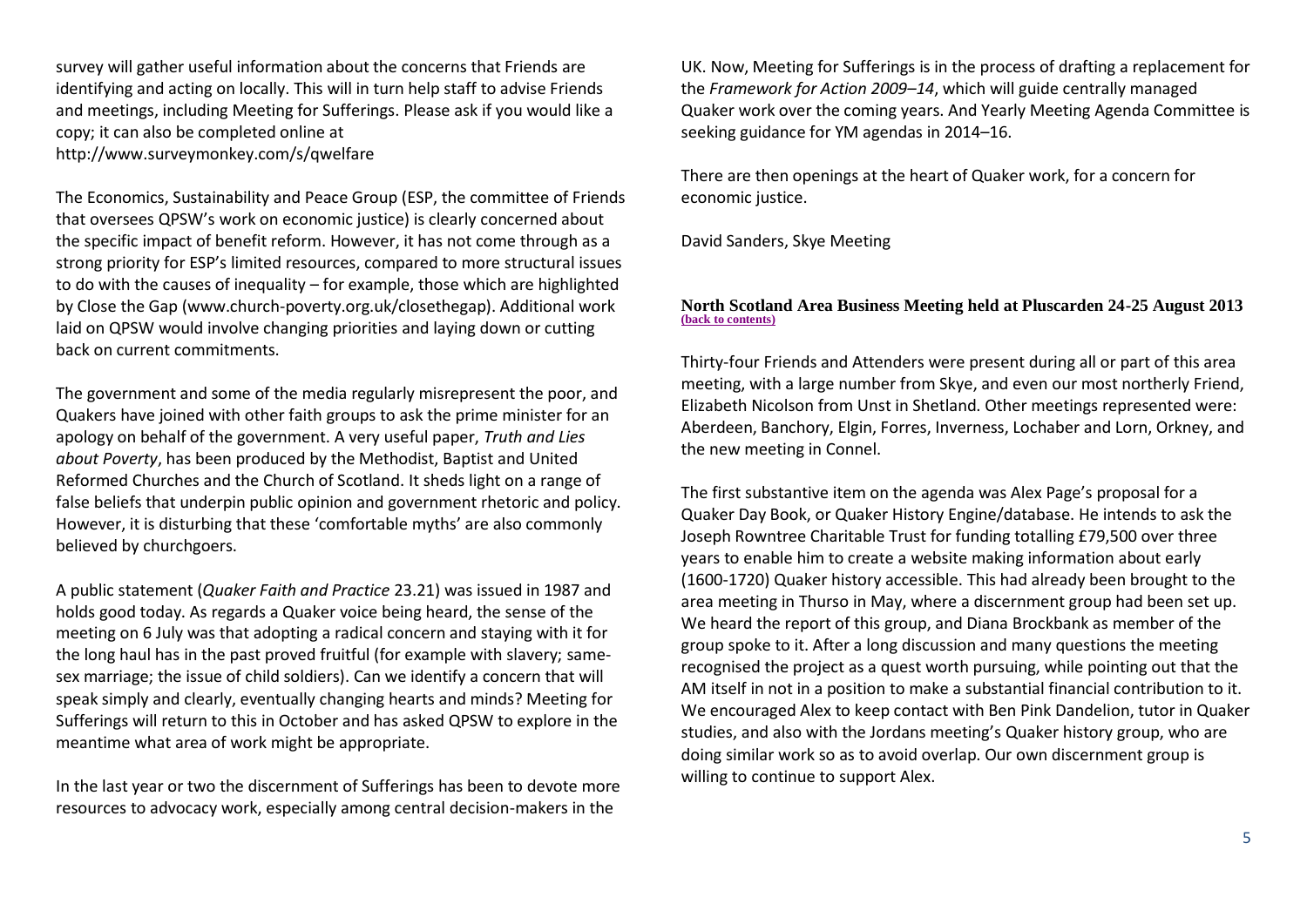We considered applications for membership by Marian Burrell, Skye, and Linda Mitchell, Lochaber & Lorn, and Connel, and were pleased to welcome them into membership later during the meeting, as they were both present. We agreed to recognise the growing group of Friends in Connel, some of whom also attend Lochaber & Lorn meeting, as constituting a local meeting, with Ian Johnstone as clerk and David James as treasurer and Elder/Overseer.

We began an interesting consideration, introduced by Tom Sayles, of possible implications of the Aberdeen Western Peripheral Route on the Kingswells Quaker Burial Ground, where Quakers, including some prominent Aberdonians, were buried from the 1690s onwards. It is no longer open for burials, unlike the Kinmuck burial ground. It has no headstones, but is surrounded by a dilapidated stone wall with a plaque on one side. It is possible that there might be a compulsory purchase order as the ground lies close to the route and new business centres. The question arose: is the ground important to us? Are Quakers attached to places? What if we get an offer of a sum of money for the ground with an offer to transfer the remains somewhere else, money which we might put to a good, quakerly use? Or should we resist and respect the spirit of early Friends to uphold the burial ground? Complicating all this is the fact that it is not at all clear who owns the site! We shall return to this at the next AM in November.

We made various appointments to AM posts (Gabrielle Anderson as E/O for Aberdeen, Ann Millar to Nominations Committee) and to conferences (Derek MacLean to the QPSW/QCEA conference in Brussels, Eva Deręgowska to the conference on "Faith, what's God got to do with it?", and Jane Booth on a consultation on revision of QFP, together with a young person).

We heard reports (some of which will appear in this issue of *Northern Quaker*) by David Sanders on Meeting for Sufferings, from Diana Brockbank on General Meeting for Scotland, from John Melling on Ireland Yearly Meeting, and from Juli Salt on the Centenary Conference of Northern Friends Peace Board. Her report was a fitting prelude to the presentations by the two QPSW peace workers later in the day.

We finally considered a minute from Inverness meeting relating to the recent welfare cuts, which expressed concern that Britain Yearly Meeting had not made a public statement on the cuts, which have fallen particularly heavily on the disabled, poor and vulnerable. Inverness Friends are particularly worried about the impact of the so-called Bedroom Tax. We agreed to forward both the minute from Inverness and that of AM to MfS, while also urging Friends to write to their MPs about this concern. We noted that MfS will return to this in October.

After a good area meeting, which extended into the Sunday, we ended with thanking the organisers, and especially our caterer, Anneke Kraakman, whose last year of service this was. She will be a hard act to follow!

Eva Deręgowska, Aberdeen Meeting

### <span id="page-5-0"></span>**NSAM residential weekend August 23-25 2013 [\(back to contents\)](#page-0-0)**

We gathered in the tranquil surroundings of Pluscarden Abbey's lands. St. Scholastica's residential block was our base for meals (prepared by our resourceful and efficient Anneke and her volunteers) and for social time and Epilogue each evening. Some people camped in the harvested field nearby; men and boys' accommodation was in the Guest Wing of the Abbey.

Some of us attended evening service of Compline in the Abbey and our early morning Meeting for Worship was held outside one of the mornings. The weekend is an occasion to renew friendships and get to know fellow Quakers as well as conduct business, worship together and learn about this year's theme: Quaker Peace and Social Witness. Business was considered in the Village Hall, a mile away.

Our two young speakers for AM were from the Peaceworkers Programme, about to complete their one year placement. They proved to be lively and inspirational, giving us a picture of what faith in action actually is. The placements are not in Friends House but a scheme to support individuals and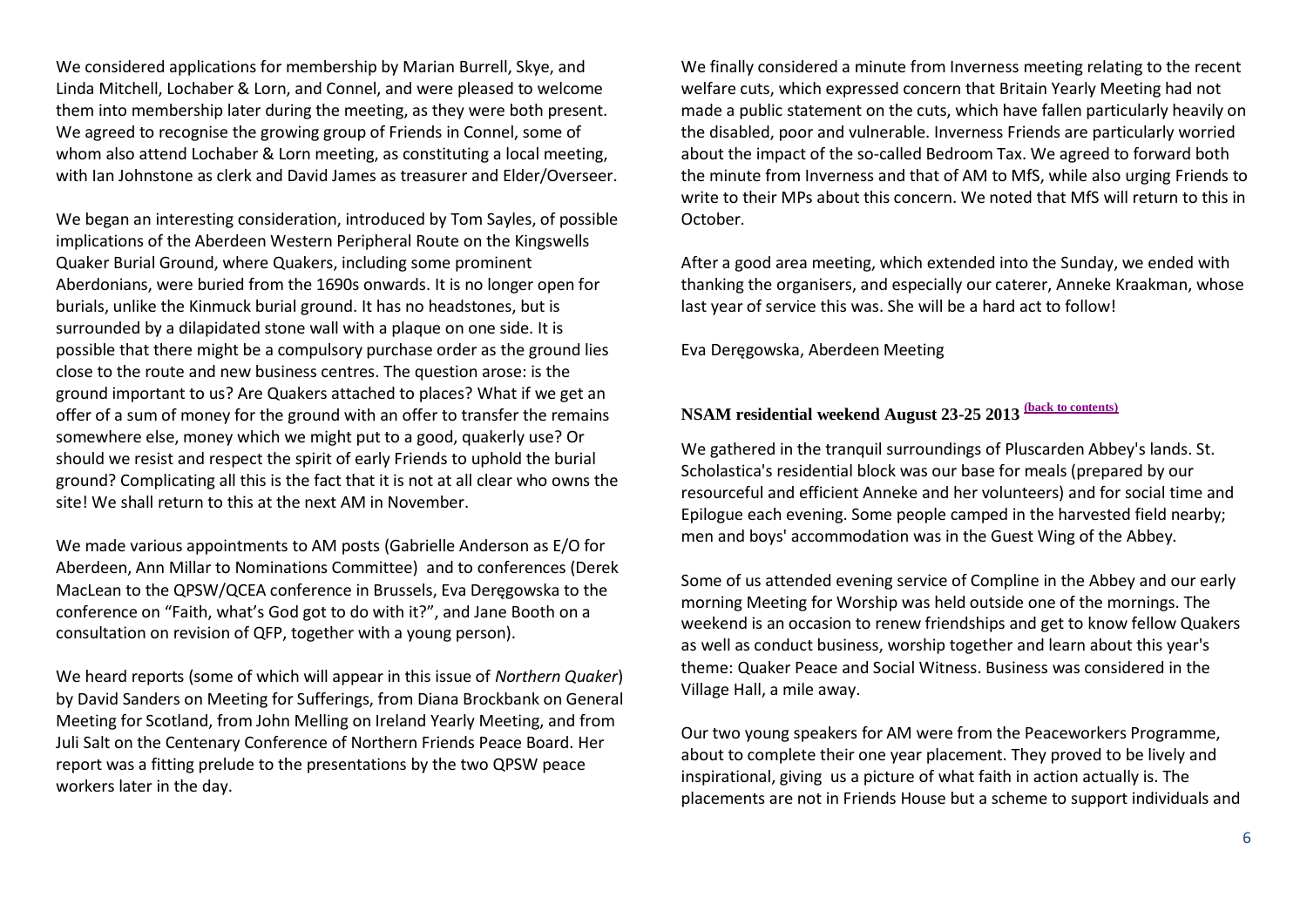small organisations, proving how an individual can indeed make a difference. It is our contributions to Britain Yearly Meeting that make this work possible, Friends.

Owen Everett worked with War Resisters' International and Forces Watch. He was funded to produce and edit a book "Sowing seeds: the militarisation of youth and how to counter it." During his year he had researched the ethics of UK military recruitment and listened to the views of young people, made valuable networks and gathered some revealing facts about the influence of the military in public life.

Rhiannon Redpath had been placed with Gender Action for Positive Situations (GAPS) whose work includes the No Women No Peace programme campaign which focuses on women's rights in Afghanistan. This tiny organisation works to raise awareness of the matter in the UK, putting on exhibitions, active on social media and providing written material and to support women in that country, where Rhiannon is due to go for some months later this year.-- Rhiannon and Owen showed a 10 minute video film they had made about the Peaceworkers Programme, which this year also made two placements at QUNO, Geneva and two in Burundi. It was a privilege to share some of their enthusiasm and optimism in the work they do on our behalf.

Eleanor Fairclough, Inverness Meeting

# <span id="page-6-0"></span>**Pluscarden weekend: a short reflection [\(back to contents\)](#page-0-0)**

You will read the report of the area meeting in the Northern Quaker, but the Pluscaden weekend was much more than that. What was enjoyable about it?

- o Getting to know so many people who were just names to me before
- o The beautiful setting and peaceful, welcoming atmosphere of Saint Scholastica's (I've discovered at last who she was)
- o Compline in the Abbey
- o And above all, the contribution of the two young peace workers who did so much more than talk to us.

Both of them have just come to the end of a year's placement, Owen working to combat militarization in society, for instance Army recruitment activity in schools, and Rhiannon with 'Gender Action for Peace and Security', which concentrates on the effects of war on women and children, the necessity of involving women in the Peace Process. 'No women, no peace' is their slogan. Rhiannon is going to Afghanistan for the next few months, but we hope to see her in Skye next May.

Their presentation was stimulating and involved us all in thinking and talking, and it's sent me back energized, and feeling even more that there must be a role for our Meeting to find for itself, in the bigger scheme of things. We may not have any young Quakers in our Meeting, but they're out there. There are so many like those two, full of enthusiasm: can we adopt some? What sort of support and help can we give?

Marian Burrell. Skye Meeting

# <span id="page-6-1"></span>**Wot, no flowers! [\(back to contents\)](#page-0-0)**

The growing practice amongst bereaved people to request "no flowers please" or "family flowers only" or "donations to so-and-so charity" should be a cause for slight concern.

The giving of flowers, whether it be for a glad or sad occasion, says something no words can express. How often has one felt the inadequacy of words when writing to bereaved friends or relatives. It does not have to be an expensive or elaborate tribute. The single rose says as much as a beautifully made-up coffin cross. But to be told that one's gift is unwanted, albeit for a good cause, is unkind. Did Jesus himself not rebuke his disciples when Miriam of Magdala poured oil "worth three hundred pence" over his feet. The poor will still be with us for a long time yet.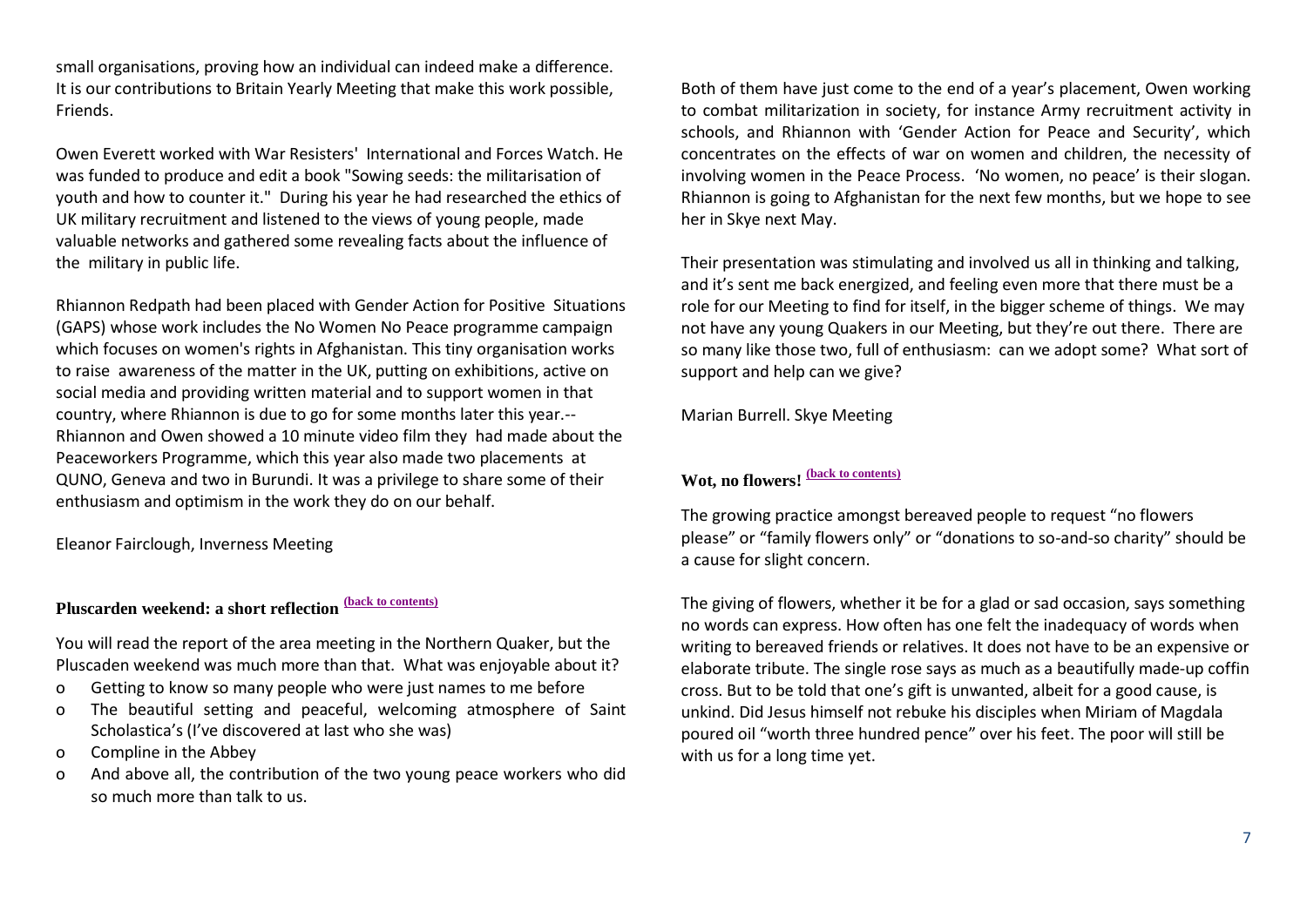How else can the little girl next door express her feelings of loss for a kind neighbour if she cannot leave a posy on the doorstep? What better way to celebrate the life of a friend than to give a beautiful wreath, sheaf, or spray?

Like most things, fashions in floristry are always changing. Fifty years ago, florists were still being offered wire frames for empty chairs, harps and anchors. I have even had a request for flowers with which to line the inside of a grave.

The advent of crematoria has led to simpler designs of floral tribute. As there is no grave on which to leave wreaths, sheaves of flowers that can be taken home or sent to hospitals have become popular.

People especially today often begrudge the cost of funeral flowers. Yes, the price should only reflect the cost of flowers, accessories and professional skill of the florist. Without mention of the stress levels associated with the need to beat the clock!

Surely it would be better to request flowers AND donations.

Roger H Quinn, inverness Meeting

# <span id="page-7-0"></span>**Link Weekends for young Quakers in Scotland [\(back to contents\)](#page-0-0)**

Once or twice a year, some young Scottish Quakers aged 13-17 meet up for the weekend for a link event. These weekends each have a different theme in which we explore in many different ways, either through interesting talks, done by staff or other people, or an interactive activity.

The theme for the last weekend, held in April at the Quaker Meeting house in Glasgow, was 'Communities: What Happens When......?'. The previous link had led on nicely to this through the themes. We were focussing on what it is like to be part of a community and how that community might work together to operate. Unfortunately it was hard to find an outside talker, so it all lay on the staff, who managed to pull it off well. First, in groups, we got to build our own

town using drawings or building blocks, where each community would be. All the towns would be different, as we got different amounts of money to spend. This was a fun activity and it made us think what would be the most necessary stuff for a community to survive. Later on in the day, in different groups, we had to create and draw our idea for an activity a community would enjoy doing. Every group had different ideas, from an after-school club to a giant ferris wheel which went underwater.

Overall, Link weekends are fun, active weekends that bring us young Scottish Quakers together in a Quaker environment. I would recommend it to any Scottish Quaker aged 13-17 who would like to try something different and have lots of fun!

Gillean Palmer, Aberdeen Meeting.

# <span id="page-7-1"></span>**JYM 2013: Talking About Quakerism– Is It "Oat So Simple?" [\(back to contents\)](#page-0-0)**

Back in April this year I was lucky enough to join Junior Yearly Meeting, situated in the Pioneer Centre near Kidderminster. Quakers of ages 15-18 planned and attended five fantastic days of connecting with old and new friends, through Murder Mysteries and adventure trails, and exploring Quaker values and beliefs through discussion groups. I found JYM 2013 to be another wonderful and inspirational way to learn more about Quakerism, and the atmosphere provided by both staff and young friends helped build a supportive community in which to do so.

As one of few Quakers at my school, I am often asked questions on Quakerism, admittedly usually involving porridge oats and cheesy flavoured crisps. However no matter how many times I'm questioned about Quaker beliefs, I still find it hard to talk about Quakerism and explain exactly what Quakerism stands for. At JYM we explored the theme; 'Talking About Quakerism – Is It "Oat So Simple?"', and I realised that Quakerism isn't something with a precise dictionary definition. It is the freedom of selfinterpretation that strengthens each individual's beliefs and Quakerism helps you believe what you want. To me, being able to share and respect each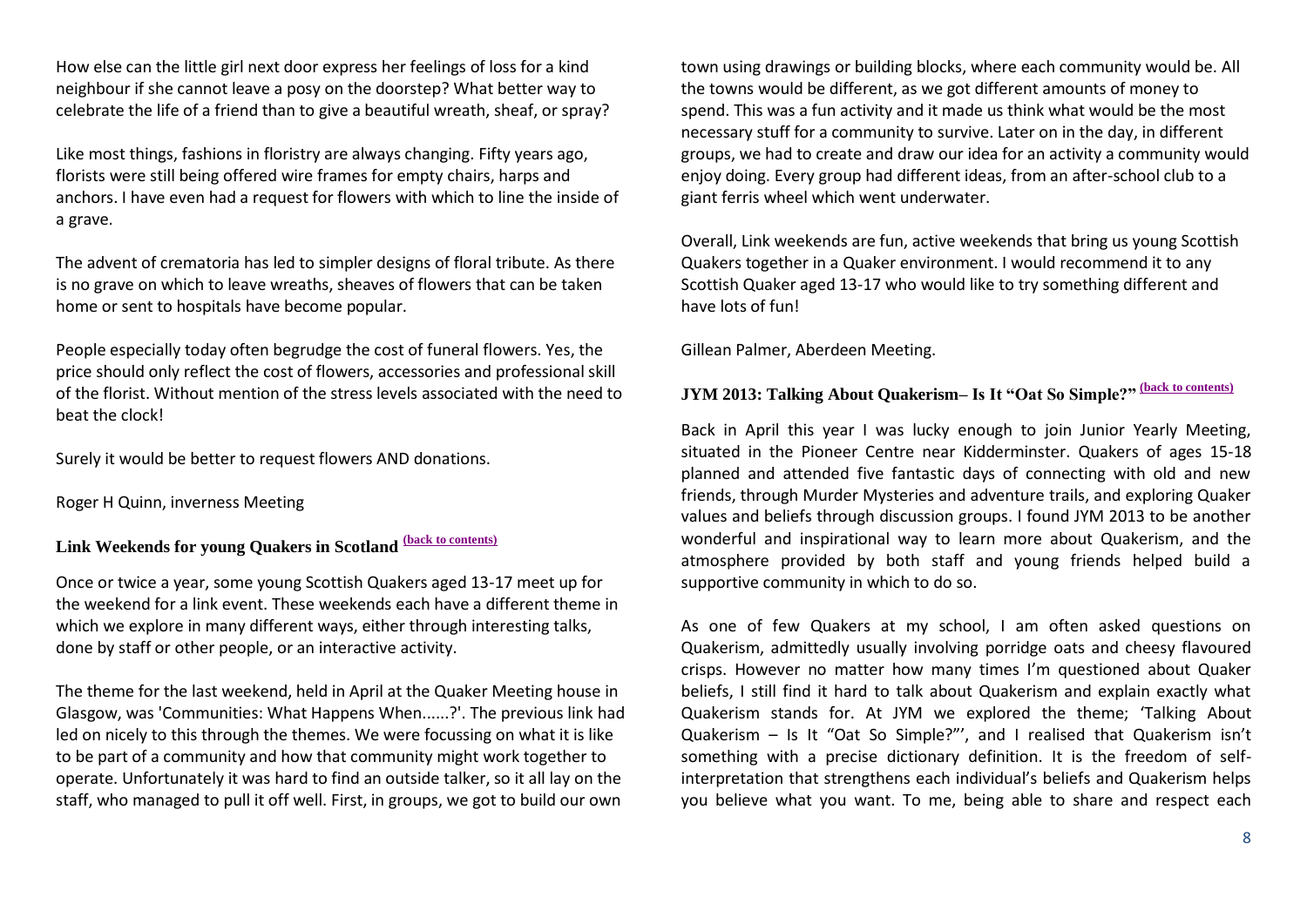individual belief, no matter how different, gives these Quaker events a strong connection within the community.

Sunday afternoon held an interesting discussion in which Paul Parker shared the idea of banishing four aspects of Quakerism into *Room 101*. This was a new way of looking at Quakerism, essentially picking out its 'flaws' and getting rid of them. One aspect to change was early morning Sundays, which was highly popular among around 100 teenagers! However Paul also suggested banishing Quaker membership, and JYM itself. Although I had to disagree on the latter, it did make me think about the restrictiveness of these aspects.

Theme tapas gave each of us the opportunity to dabble in a few sessions, run by and adult volunteer or guest facilitator, that were focussed on different parts of the theme. One session I chose to attend was; *Joining the Dots: trying to make sense of being a Quaker*. This aided me in thinking about how each aspect of Quakerism; worship, sustainability, spirituality, young persons events, connect and shape my choices in everyday life, away from events such as JYM.

Hearing and talking about Quakerism and other people's faith made me realise how different an individual's belief can be, and how difficult it can be to express that. Discussions provoked by the session, *The God I Don't Believe In particularly intrigued me. As someone who is unsure about their belief in* God, the Spirit and their faith, it is reassuring to share doubts in a friendly and positive environment. JYM is a fantastic opportunity to relate to the spirituality of others, and within that learn more about your own spirituality and what makes it unique to you.

Being able to explore Quaker spirituality and aspects of Quakerism helps develop our own understanding of what Quakerism means to us, as well as our confidence to share our beliefs to friends outside of Quaker events. The energetic and friendly vibe provided by everybody involved in JYM is fantastically welcoming, and friendships and memories I have received from Young Friends events such as JYM makes them the highlights of my year!

Ellie Palmer, Aberdeen Meeting.

### <span id="page-8-0"></span>**Northern Friends Peace Board, (NFPB) Centenary Conference 15th June 2013 "***Peace in All its Height and Breadth"* **[\(back to contents\)](#page-0-0)**

This was held at Friargate Meeting House , York, where the original NFPB office was, lots of overviews and reminiscences in the morning e.g. one talk by Andrew Farrar (Edinburgh,) not only whose grandfather worked in that office, but his father was also very involved. NFPB originally covered England North of the Trent, and later included N Wales and all of Scotland.

So NFPB began before WW1. Looking back, the challenge of this day was "*not to see 100 years of NFPB History as hitting our heads against a brick wall."* But then NFPB **is** about building a culture of peace.

Over the decades it has challenged society where possible, to get this message over by many, many writings and events. E.g. " *To mark [100 years of Quaker](http://nfpb.org.uk/projects/centenary)  [peace witness in the North](http://nfpb.org.uk/projects/centenary) , NFPB organised a 35 mile walk of witness from 29th June to 5th July. The walk began at Richmond Castle, where the 'Richmond Sixteen' (conscientious objectors in WW1) were imprisoned and the walk ended at Menwith Hill, the US Air Force electronic communications base on the North Yorks moors. This linked two significant sites of peace witness which span the Northern Friends Peace Board's first hundred years."* There are so many organisations involved in Peace promotion – confusing to the un initiated like me. Paul Rogers a lecturer in Peace Studies at Bradford University, now in its  $14^{th}$  year, was the guest speaker. The Peace Studies was helped to be founded by Quakers, and Rotary International is very involved. I was surprised because he spoke so well, I knew he was kind of revered- which tends to put me off people. But he gave facts in an uncharged way – stayed with "what is." He told us:-

- Relatively with all that is going on in the world we are slightly more peaceful than the 1990's (Balkans, N.Ireland etc)
- Peoples personal experience of violence in England now is not as bad as it has been in 16<sup>th</sup> Century e.g. War of Roses saw 30,000 killed in one day- that's about  $1/5^{th}$  of the population then!!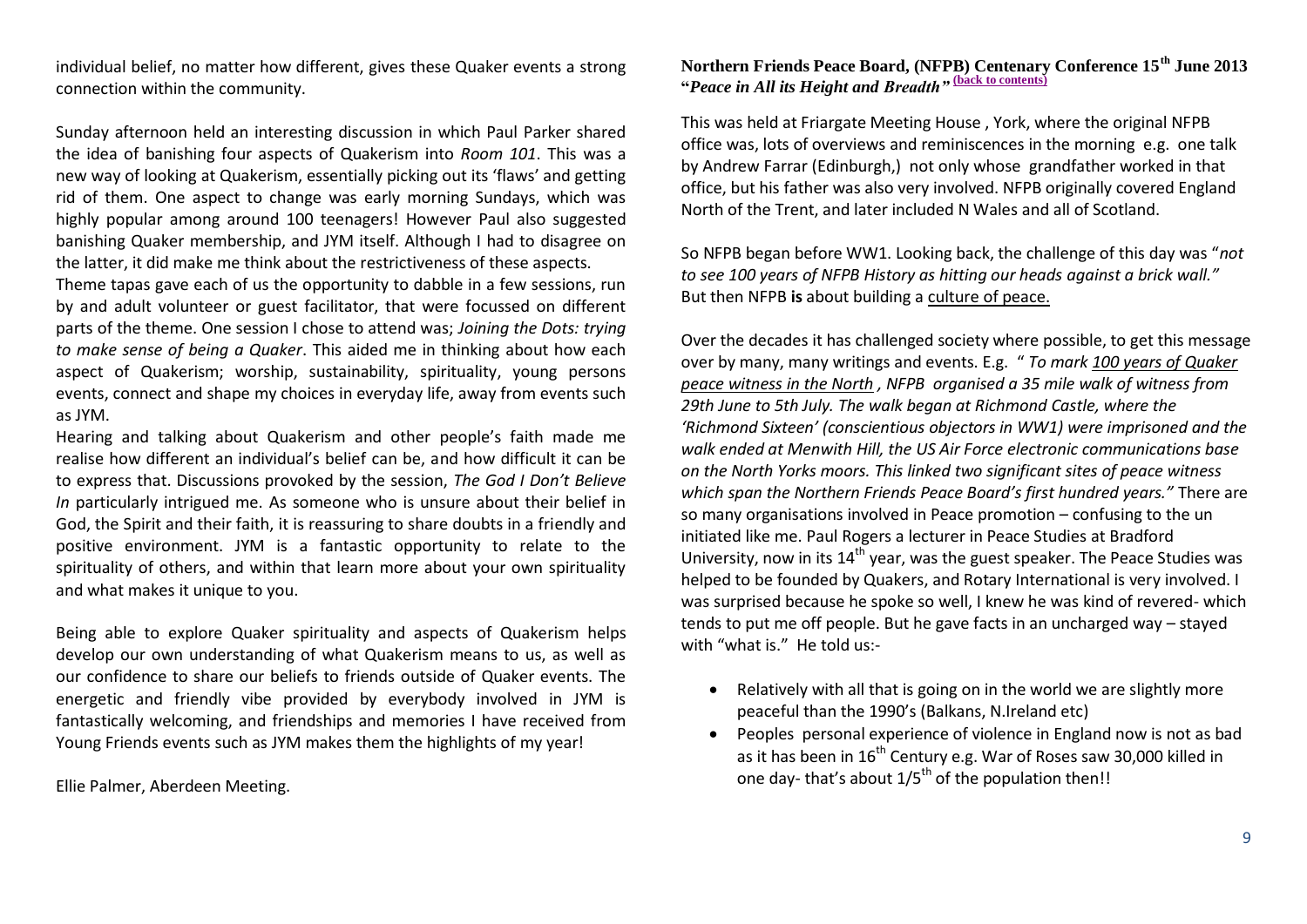- There are less nuclear weapons. In the 1960's there were something like 60,000 – we definitely still have the capacity to destroy ourselves, but it's not as bad as the cold war – still about 5-6,000 deployed.
- Sometimes bad events help to crate good outcomes e.g 1952 the Great Smog of London said to have killed 4,000 people in 4 days (epidemiologists think maybe 12,000), - cinemas closed when customers in the tenth row couldn't see the screen!!!!- this led to the clean air act.
- 1858 the "great stink of London" led to Bazlegettes sewers and almost ended cholera etc
- On the bad side is the current "Ecocide" my wording. He talked of new security threats because of what is happening to the environment, with global warming he suggested food shortages caused by drought, and a domino effect where we might, for example, see large numbers of people from Africa trying to get in to Europe

In other words we have the positives versus the hugely daunting!!!!! And so he continued with more interesting facts and lost me!- too much – I'd gone off on a thought!!

I escaped at lunch to a small café across the road, being joined by 2 others. This was owned by a tattooist. His tattoo parlour with 5 practitioners was upstairs. The café was light and airy and arty, with Buddha's and wise sayings painted on the walls, could have been a Quaker room, with trendy young people serving, apart from his mum and dad in control!! This made us ponder on the different ways we do our searchings' on our life's path.

In the afternoon we were offered an hour and a half of workshops – the choices:-

- Skills for peace work
- Oil, peace and conflict
- Nuclear weapons
- Culture of Militarism in Britain
- 2014 Centenary

I chose a Culture of Militarism in Britain, thinking along the lines of "what can we do to replace the military then"?? (Hadn't realised what militarism meant!!)

So you need to know where I am coming from literally and metaphorically speaking. Geographically about 18 miles one way from my home is the army base of Fort George, at Ardersier, home to "The Blackwatch, the 3<sup>rd</sup> Battalion of Scotland. They have been in Afghanistan a lot.

7 miles north is Kinloss Barracks, a new army base housing the 39 Engineer Regiment – much to the relief of Forres as RAF Kinloss was closed 2 years ago. The fence line borders the main part of the New Age group "The Findhorn Foundation" which has an NGO for Peace, and many who come visiting our LM, and members of Forres LM are connected to or visiting the Findhorn Foundation.

Then about 18 miles north East is RAF Lossiemouth (Lossie) with fighter planes.

I have been here for nearly 40 years.

At the time of my arrival, newly a Quaker – my thoughts had changed to more Quaker thinking, from being a child of WW2 parents (themselves the children of WW1) where the only books in the house seemed to be WW2 stories which I enjoyed and the main talk WW2- I knew no difference. The closest I had to a brother is my cousin who joined an army corps – Signals – at 16.

On moving here I had a housewarming and the other single women I worked with wanted me to invite my 3 single RAF male neighbours. But I wanted nothing to do with a bunch of hired murderers. Out of politeness to my colleagues, who did not think as I did, I invited them. I was the one who married one of them, J. He had joined the RAF at 16 ½ . I don't see personnel in the Forces as evil monsters, many of whom see their roles as peacekeepers, but I might not agree totally with their thought processes.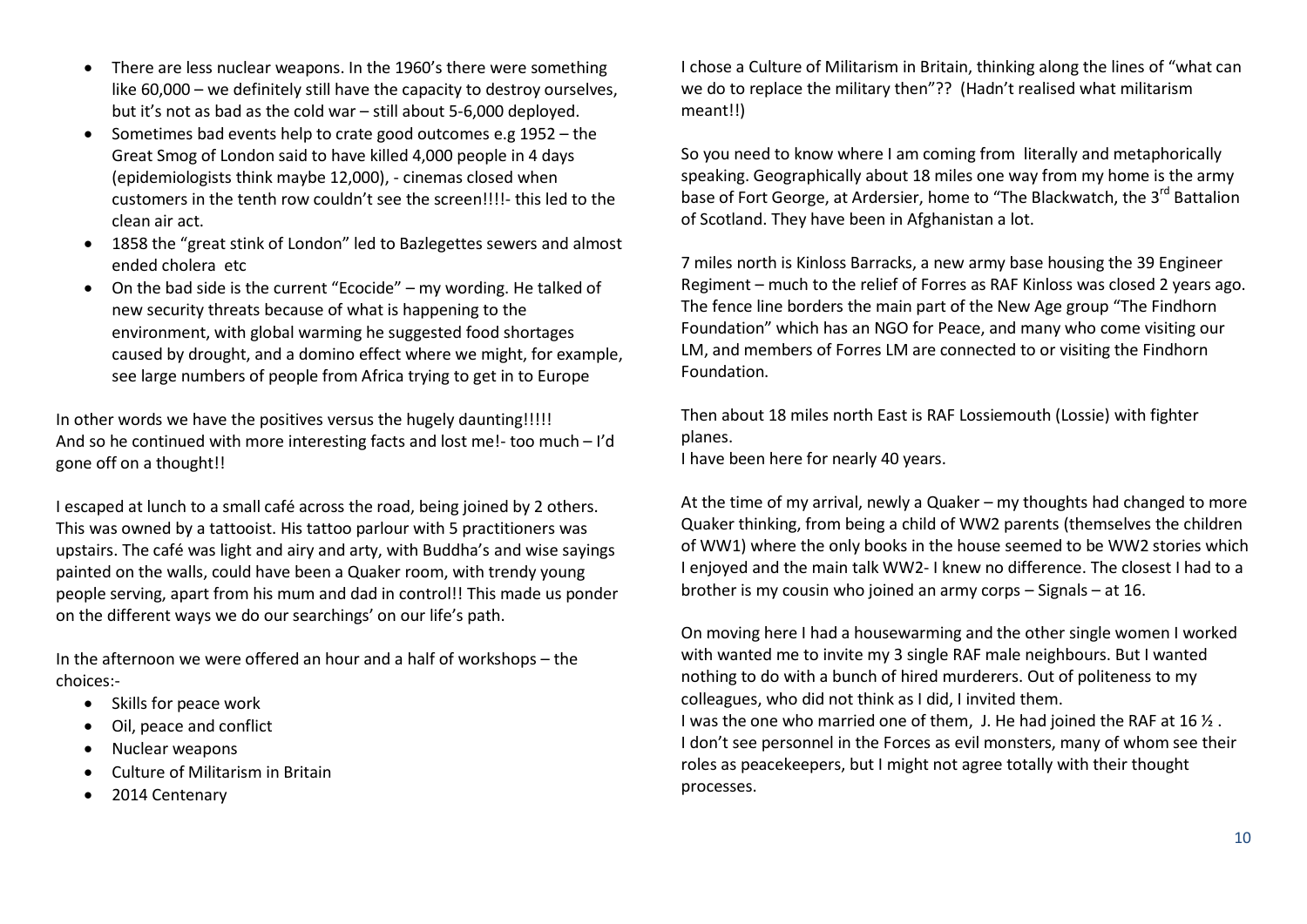The workshop I chose "Culture of Militarism in Britain" was not as I expected. It was along the lines of "Forces Watch:-

### *Challenging military presence in education*

*The armed forces visit thousands of UK schools each year, providing free resources, presentations and recruitment activities. The Government's 'military ethos and skills' programme includes a number of initiatives that will see more military-led activity in schools. Forces Watch are concerned about the armed forces being promoted to children within schools and colleges.* (Google Forces Watch for loads more info - I did.)

My group had the same … enthusiasm, anger, arrogance… energy… as I all those years ago. Whilst I agreed with much of what was said, I had also the experience that my cousin and husband had done extremely well because they had joined the forces. Of course both are nearer 70 now. They signed up in peace time not even expecting to go into war. I have no experience of the "square bashing army". That's something else.

I maintained that 16 – 18 year olds in the joining the forces with "trades" do have the chance of some most excellent training. But I conceded that today's youngsters probably will go into active war. They will probably have devastating experiences, physically and emotionally.

I maintained that parents in the forces also do not want their children joining up. Many in the Forces do not agree with the wars our government is sending them in to.

Our group modified its statement to something like "we agree that the forces can offer a positive experience/ good training for 16-18 year olds- but to what purpose."

So Friends – what do you think?? Well - I'd like a way out of banging my head against a brick wall on all this hopeless war stuff!!

Juli Salt NFPB rep, Forres Meeting

### <span id="page-10-0"></span>**Kingswells Burial Ground [\(back to contents\)](#page-0-0)**

At our Area Meeting on 25 August in Pluscarden, Tom Sayles spoke about the dilemma that may arise for Friends as a result of the building of the Western Peripheral Route, which will pass close to the Quaker Burial Ground at Kingswells. Friends were buried there from the 1670s onwards, including Alexander Jaffray, who had been Provost of Aberdeen in 1649 and 1651. (Among the material about him available online is a two-page summary of his life at

[<http://www.ninetradesofdundee.co.uk/files/City%20History/People/Grissell](http://www.ninetradesofdundee.co.uk/files/City%20History/People/Grissell%20Jaffray/Jaffray.pdf) [%20Jaffray/Jaffray.pdf>.](http://www.ninetradesofdundee.co.uk/files/City%20History/People/Grissell%20Jaffray/Jaffray.pdf)) There may be either a compulsory purchase order or a commercial bid for this land in the near future, though at present is hard to predict how things are likely to work out. The following is an article from Tom Sayles who is one of the Trustees of the North of Scotland Quaker Trust.

Peter McCaffery, Aberdeen Meeting

### <span id="page-10-1"></span>**Quaker responsibility for and attitude towards burial grounds [\(back to contents\)](#page-0-0)**

A question was raised at the recent North of Scotland Area meeting in Pluscarden for which the meeting is seeking views from members across the area.

The North of Scotland Quaker Trust ( NSQT) appears to have responsibility for two burial grounds on the outskirts of Aberdeen at Kinmuck and Kingswells. We say appears to have because whilst title to the Kinmuck burial ground is the responsibility of the Trustees of the NSQT, the position is far from clear in regard to the one at Kingswells which is situated very close to a proposed bypass route for Aberdeen and lies almost adjacent to a rapidly developing shopping and Business park.

Trusteees of the NSQT and others have dealt with the maintenance and upkeep of the burial grounds (especial thanks to Anne and Colin Miller ), but have recently addressed the question as to what the attitude of the Area